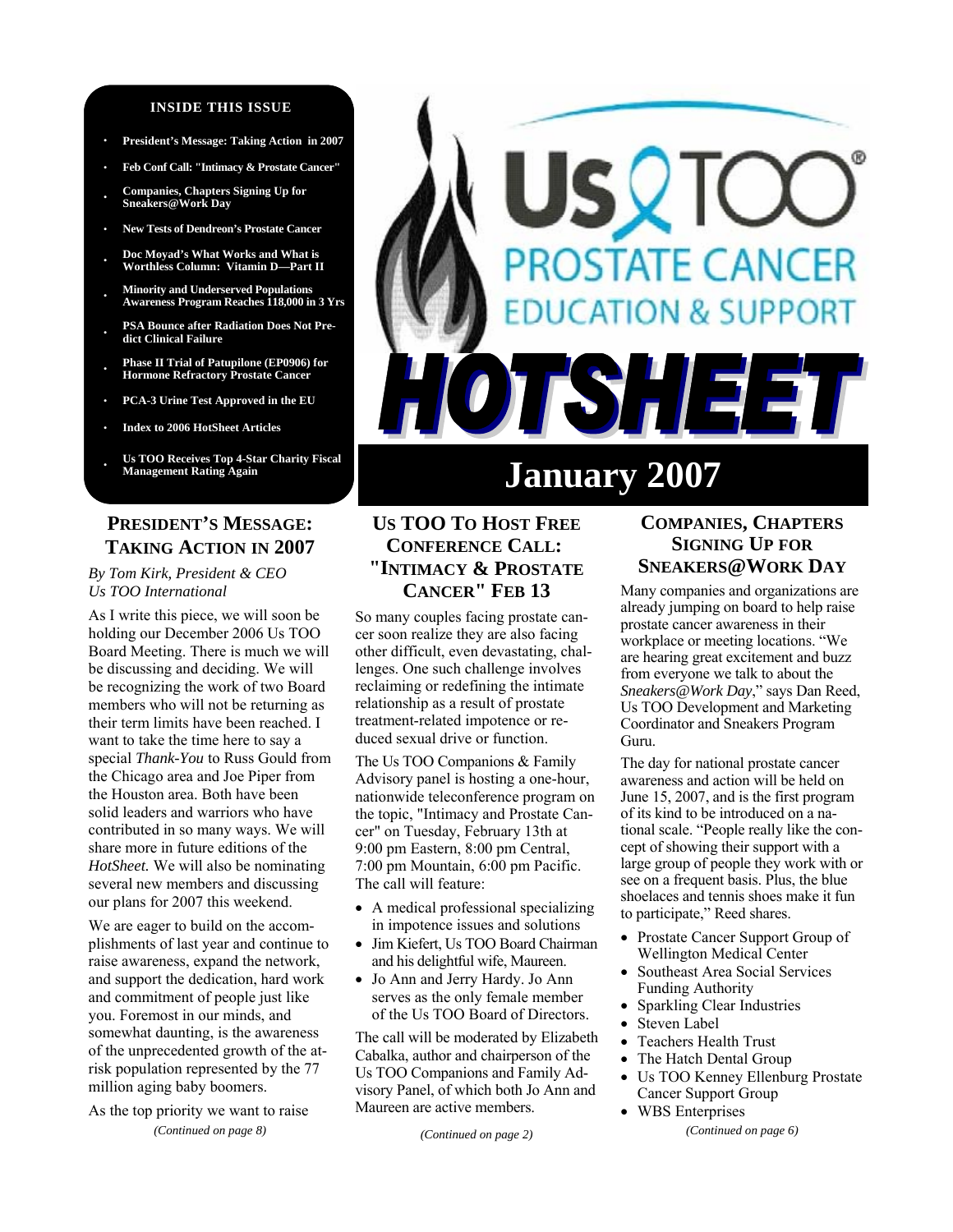#### **US TOO INTERNATIONAL**

has received Charity Navigator's highest rating for the 2nd year in a row for sound fiscal management. Less than a quarter of the charities in America receive this exceptional rating.



US TOO INTERNATIONAL, INC. IS INCORPORATED IN THE STATE OF ILLINOIS AND RECOGNIZED AS A 501(C)(3) NOT-FOR-PROFIT CHARITABLE CORPORATION. DONATIONS / GIFTS TO US TOO ARE TAX DEDUCTIBLE.

COPYRIGHT 2007, US TOO INTERNATIONAL INC.

# **DENDREON LAUDS NEW TESTS OF PROSTATE CANCER DRUG**

Dendreon said Wednesday that its prostate-cancer drug performed significantly better than a placebo, based on preliminary results from a clinical trial of men with early stage disease. The study examined whether Dendreon's Provenge could extend the time it takes for PSA scores to double in 176 men. For doctors, the PSA (prostate-specific antigen) is a key measurement of disease activity. Some studies have suggested that if patients have a slower PSA doubling time, they are likely to live longer.

The Seattle biotech company has not presented detailed results at a medical meeting but plans to do so. On a conference call with analysts after its earnings announcement, Dendreon said patients on Provenge had a 35 percent increase in PSA doubling time, compared with patients on placebo. Side effects of Provenge included fever, chills and headache that lasted one to two days, similar to results from earlier studies.

Dendreon said it will follow the patients for years, to see if Provenge can provide a survival edge, as it did in a study of patients with late-stage disease. "We are extremely pleased with the outcome," Dendreon Chief Executive Mitchell Gold said. Dendreon stock rose 5 percent after the news, to close at \$5.47 a share.

Charles Duncan, an analyst with JMP Securities, called the results "medically interesting." He said it will strengthen the company's case that Provenge is safe, stimulating the immune system as intended and slowing the disease. "It's good data," Duncan said. "If they hadn't gotten this, the FDA [Food and Drug Administration] would have been scratching its head about what's going on with this drug."

Gold said the company remains on track to submit its complete Provenge application to the FDA by year-end. The FDA has considered, but not allowed, companies to make marketing claims about a prostate-cancer drug's efficacy based on PSA doubling time. It prefers the gold-standard measurement of patient survival.

*Seattle Times, 9 November 2006* 

#### **CONFERENCE CALL**

*(Continued from page 1)* 

Our panel members have faced prostate cancer AND the challenges of recreating or redefining intimacy and have found solutions. Both couples are featured in the Us TOO original book, *The Circles of Love Collection*.

Just in time for Valentine's Day, make a date with your loved one and join us for this frank, open dialog about this challenging issue. Learn about solutions that can bring intimacy back into your relationship.

The teleconference is open to the first 100 callers and will fill quickly, so please make sure you dial in at least 10 minutes early to secure your place.

#### **TO PARTICIPATE IN THE CALL:**

Please dial the toll-free number below to listen to, or to participate in, the program. There will be time for questions and answers immediately after the panel presentations.

- Date: February  $13<sup>th</sup>$
- Time: 9pm Eastern, 8pm Central, 7pm Mountain, 6pm Pacific
- Dial in # (toll free):  $(800)$  475-3716

**Please RSVP:** This FREE teleconference will fill quickly, so register today to secure your place. To register, contact Dan Reed at  $\langle \text{dan}\rangle$  (algebra). or call (800) 808-7866.You may remain anonymous when you RSVP if you chose but please RSVP so we can reserve ample space for all who wish to participate.

*For additional information about this teleconference program or any of Us TOO's Companion and Family efforts, please contact Elizabeth at elizabeth@ustoo.org or at (320) 980-0437.*

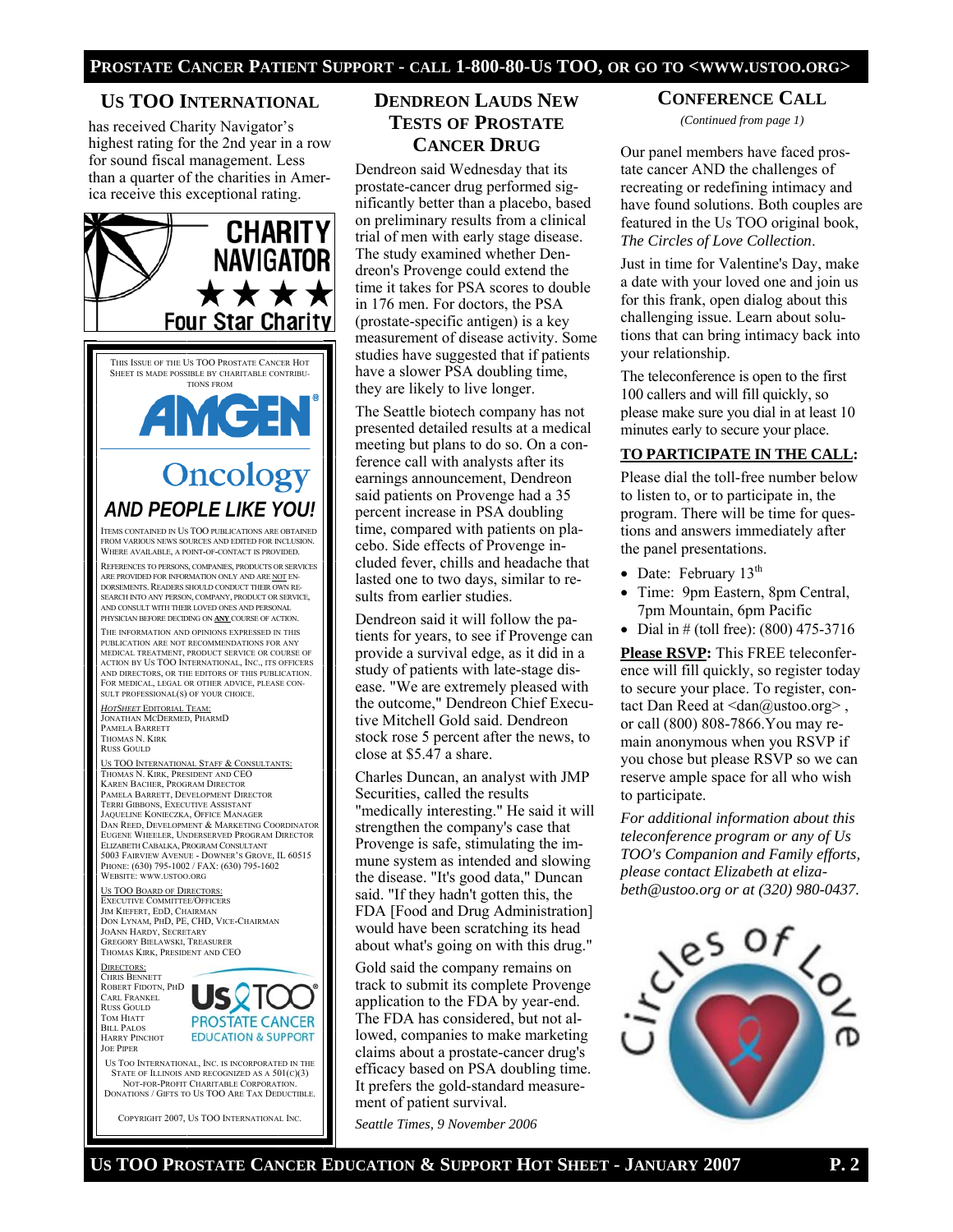# **DOC MOYAD'S WHAT WORKS & WHAT IS WORTHLESS COLUMN—ALSO KNOWN AS "NO BOGUS SCIENCE"**

# **Where Can I Get or Buy Vitamin D? Part II of an exciting 4 part holiday series! Mark A. Moyad, MD, MPH University of Michigan Medical Center-Department of Urology E-mail: moyad@umich.edu**

Why did Michigan lose to Ohio State and why did we get bumped out of the National Title Game? Was it because the coach of Florida (also now known to me as "Urban Crier" and not "Meyer" because he whined so much to get his team in the game) went on a pathetic campaign?! Who knows, but I am currently working out of these problems with my therapist and with medication. Anyhow, back to vitamin D.

Vitamin D is now for sale at almost every health store and pharmacy in the U.S. In fact, over the Thanksgiving holiday I was in many countries overseas and every store seemed to be selling this stuff. The Recommended Daily Allowances (RDA) of vitamin D has always been between 400-800 I.U. a day. However, this was originally based on the amount of vitamin D found in a spoonful of cod liver oil (yummy!). Yes, cod liver oil is a wonderful source of vitamin D, and I have heard countless stories about parents around the world forcing this oil down the throats of innocent children, but this actually made sense because it is also a good source of omega-3 fatty acids.

However, currently I am not as big a fan of cod liver oil as I use to be because many brands of these oils also contain very large quantities of vitamin A. In fact, getting 1000s of IU's extra in your diet can be toxic for some vulnerable individuals and there is also another concern, which revolves around a liver source of vitamin D. Fish liver can contain higher quantities of methyl-mercury so this is not a good thing.

The bottom line is that if you still just want to have cod liver oil as your primary supplemental source of vitamin D, then check for lower levels of vitamin A (less than a 1000 IU or no vitamin A) and whether or not the supplement has been tested for mercury amounts. This sounds like a lot of work, but it really is not because any dietary supplement you buy should have had some quality control testing.

Most individuals will need at least 800 IU a day of vitamin D taken as a supplement to ensure an adequate blood level, but we will discuss the vitamin D blood test in the next exciting US TOO issue (this way it forces readers to read my column to find out what happens-it is kind of like the "Rocky" movie series-you just can't stay away).

Vitamin D supplements are now sold as individual and tiny and easy to swallow supplements which cost just *(Continued on page 8)* 

# **MINORITY AND UNDER-SERVED POPULATIONS AWARENESS PROGRAM REACHES 118,000 IN 3 YRS**

Us TOO's Minority and Underserved Populations Prostate Cancer Awareness Program has made great strides in 2006 and the plans for 2007 are already in motion. With the special effort and focus to partner and collaborate with each individual state's Comprehensive Cancer Control Program Director and staff, along with the cooperation of the CDC Program Consultant and state project officers, the program is in full swing. With hopes of reaching 100,000 men and their families in minority and underserved communities this program year, pilot site coordinators and Program Director Eugene Wheeler are working diligently to make sure the program is a success!

Us TOO's "MUP" Program is dedicated to provide prostate cancer education, advocacy and patient-spousefamily support and resources to individuals in minority and underserved communities. Us TOO is determined to work to reduce the higher mortality rate among minorities, culturally diverse, and medically underserved populations by providing education and publications through our train the trainer program.

The program provides outreach and support sessions that trains facilitators to conduct meetings in local communities, churches, universities, etc. to extend the reach of existing prostate cancer awareness programs. The train-

*(Continued on page 6)* 



American Indian Men, Alaskan Native Men, and **People Who Care About Them** 

# **US TOO REACHES OUT TO AMERICAN INDIAN, ALASKA NATIVE COMMUNITIES**

In November, a letter was sent to the program directors of the six CDC-funded Tribal Comprehensive Cancer Control Programs asking for feedback regarding Us TOO's American Indian/Alaska Native prostate cancer awareness brochure. The brochure is being created through Us TOO's Minority and Underserved Populations Awareness Program, funded by the Centers for Disease Control and Prevention. A simple questionnaire asking for opinions and suggestions on how Us TOO can improve the design and or the information provided in the brochure was included with the letter.

The comments and recommendations from the Tribal Comprehensive Cancer Control Programs will be used to improve the brochure for American Indian/Alaska Native communities.

We look forward to sharing the results of this questionnaire, and the new revised brochure to be used in these communities as a teaching tool for Native American men in the near future. Special thanks to CAPT Lauren Tancona, the Center for Disease Control's Tribal Liaison, for her guidance throughout this project.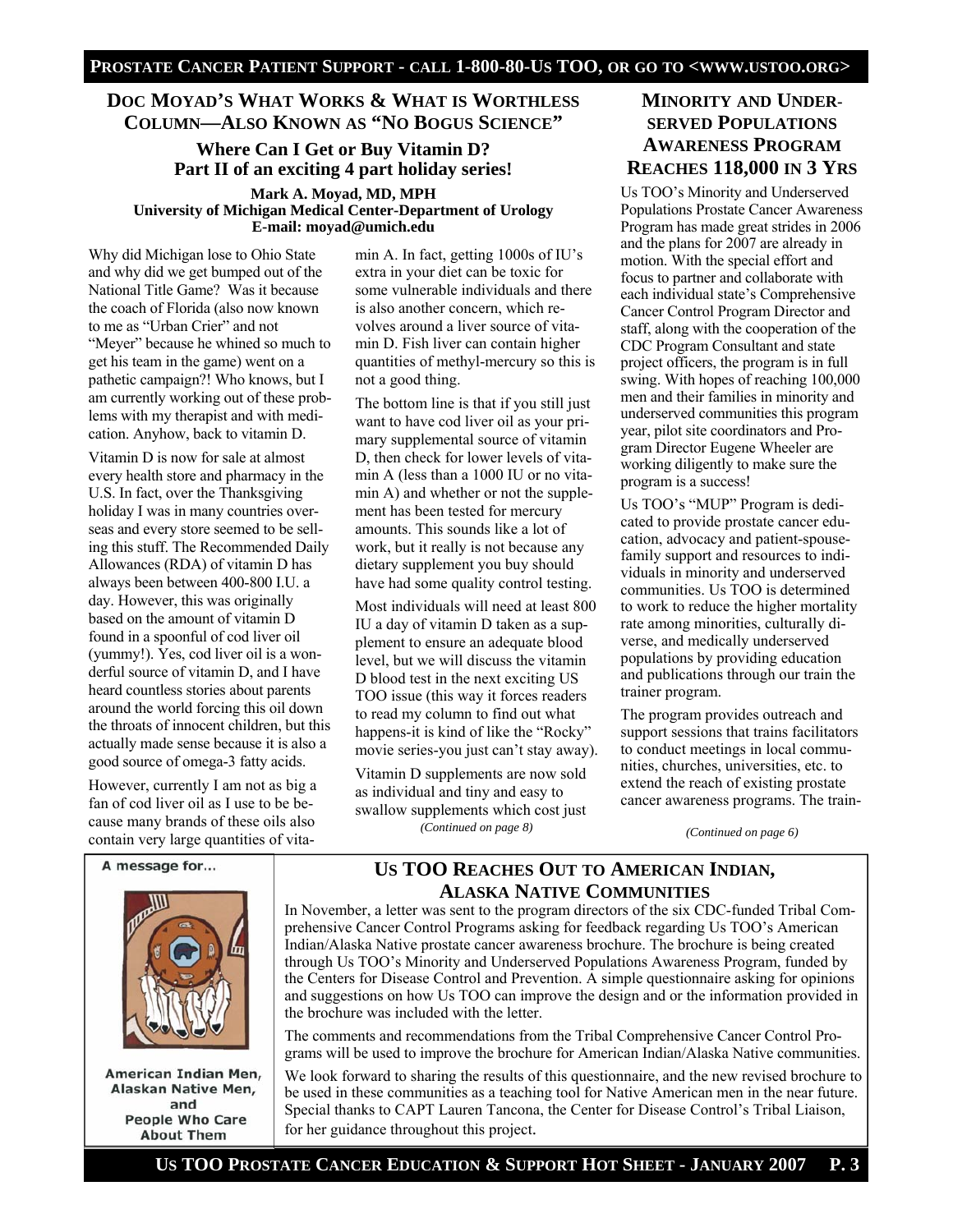# **PSA BOUNCE AFTER RADIA-TION DOES NOT PREDICT CLINICAL FAILURE**

Transient increases in prostate-specific antigen level (PSA bounce) after radiation therapy for prostate cancer are associated with a higher risk for biochemical failure, but not for clinical failure, according to a report in the October 1st issue of Cancer (2006;107:1496-1502).

"Do not react quickly if a patient's PSA rises and conclude that their cancer has returned," Dr. Eric M. Horwitz from Fox Chase Cancer Center, Philadelphia, Pennsylvania told Reuters Health. "The PSA bounce is common for all patients treated with radiation and it does not represent treatment failure."

Dr. Horwitz and colleagues sought to determine the biochemical and clinical significance of the PSA bounce in a pooled analysis of 4839 patients with prostate cancer treated by external beam radiation therapy (EBRT) alone.

A posttreatment PSA bounce was noted in 978 (20%) patients. At 10 years after treatment, 58% of patients with PSA bounce had no biochemical evidence of disease, the results indicate, compared with 72% of patients without PSA bounce. This difference in biochemical failure did not, however, translate into differences in rates of distant failure, cause-specific survival, or overall survival, the researchers note.

"Immediate salvage treatment (specifically hormones) is not necessary until a recurrence has been definitively diagnosed," Horwitz concluded.

*Reuters Health, 1 November 2006*

# **PHASE II TRIAL OF PATUPILONE (EP0906) PLUS PREDNISONE VERSUS DOCETAXEL (TAXOTERE®) PLUS PREDNISONE IN PATIENTS WITH METASTATIC HORMONE REFRACTORY PROSTATE CANCER**

#### **Protocol #: CEPO906A2229**

#### Study Purpose:

Novartis Oncology is conducting a clinical research study to evaluate the difference in effectiveness and safety between the investigational drug patupilone and Taxotere, in men having hormone refractory prostate cancer. The reason for this study is to find out which of these two medicines gives better relief of prostate cancer. Participants who agree to join in this study may get either 10 mg/m2 patupilone once every three weeks or 75 mg/m<sup>2</sup> of Taxotere once every three weeks, intravenously (directly into a vein). Prednisone will be given to all patients as supportive therapy. Patupilone is a medicine which has not been approved by the FDA for the treatment of men with prostate cancer. Taxotere is a medication approved by the FDA to treat breast cancer, nonsmall cell lung cancer and prostate cancer. Patients who qualify for this study will be randomly assigned to receive either the study drug patupilone or Taxotere and have a 50% chance of being treated with either drug. Participants will not have a choice of which medication they will receive. This study is open-label, which means that after participants are randomly assigned to a treatment, they will know which medication they are receiving.

#### Key Eligibility Criteria

#### *Inclusion Criteria*:

- Known prostatic adenocarcinoma.
- Known metastatic disease.
- Documented evidence of disease progression.
- Chemotherapy-naïve patients (unlimited prior regimens of hormonal therapy).
- Age  $\geq$  18 years.
- Written informed consent must be obtained.

#### Exclusion Criteria

- Prior radiation therapy to tumors located centrally less than 4 weeks prior to enrollment date.
- Prior strontium chloride  $(^{89}Sr)$  or Samarium lexidronam pentasodium  $(^{153}Sm)$  treatment.
- Known brain metastases.

*Additional protocol inclusion/exclusion criteria may apply. Eligibility to participate will be determined by a participating physician*.

#### Contact Information

For more information regarding this trial as well as the locations of participating sites, please contact <www.novartisclinicaltrials.com> and select Prostate Cancer, or call 1-800- 340-6843 – The Novartis Oncology Clinical Trials Hotline. You will also be able to access this protocol on the NCI Clinical Trials website shortly.

## **GENE-BASED URINE TEST (PCA3) APPROVED FOR DIAGNOSING PROSTATE CANCER IN EU**

On November 8, the European Commission approved a gene-based test (*Gen-Probe PCA3*, made by Gen-Probe, Inc. and DiagnoCure, Inc.) to aid in the diagnosis of prostate cancer. According to a company news release, the test quantifies the presence of PCA3 mRNA (also known as DD3) in prostate cells released into the urine after a digital rectal examination.

Because prostate-specific antigen (PSA) is produced by both malignant and nonmalignant tissue, PSA tests tend to produce many false-positive results that cannot be confirmed by biopsy in up to 80% of patients. In contrast, PCA3 mRNA is markedly upregulated (60- to 100-fold) in cancerous prostate cells, and it is not expressed (or expressed only at very low levels) in normal or hyperplastic prostate tissue, which improves the accuracy of screening results.

In one study of 225 patients with high serum PSA levels and negative results on previous biopsy, the PCA3 assay demonstrated significantly increased specificity for cancer compared with the PSA test  $(74\% \text{ vs. } 17\%)$ . In another study  $(n = 491)$ , higher PCA3 scores correlated with a higher probability of positive biopsy but (unlike PSA) did not correlate with prostate gland size, thereby decreasing the potential for false-positive results. According to the news release, the PCA3 test will be formally launched later this month at the meeting of the British Association of Urologic Surgeons in the United Kingdom. Studies are also being done at 7 European centers in association with 4 molecular pathology labs to validate and confirm the test's clinical utility.

In the United States, tests based on the PCA3 gene are currently available in analyte-specific reagent (ASR) format.

*Medscape Medical News, 14 November 2006*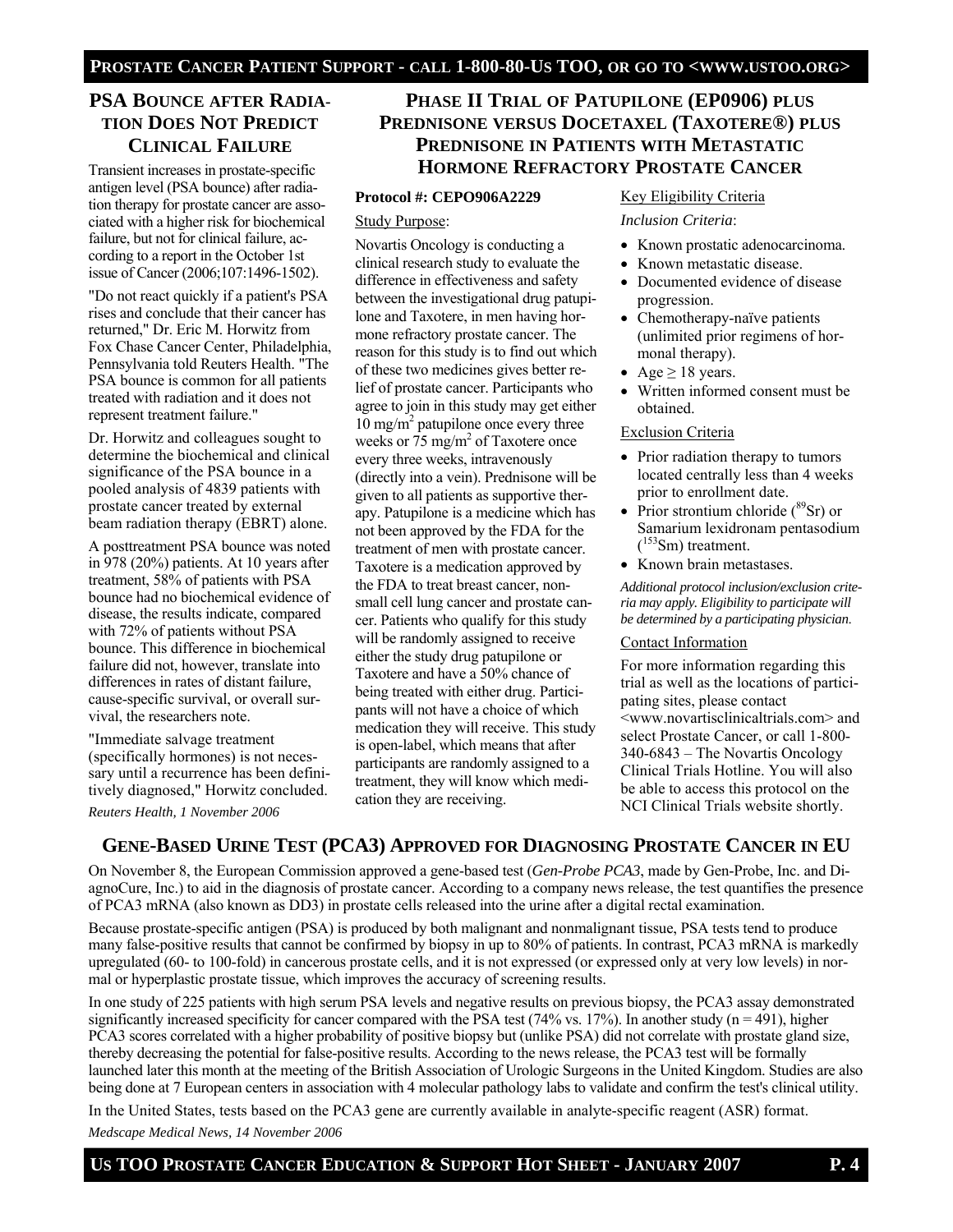## **INDEX OF ARTICLES APPEARING IN THE 2006 HOTSHEETS**

| <b>Title of Article</b>                                                                       | Month       | <b>Title of Article</b>                               | <b>Month</b> |
|-----------------------------------------------------------------------------------------------|-------------|-------------------------------------------------------|--------------|
| 2006 Us TOO Board of Directors Set                                                            | February    | Highlights from 2006 ASCO/ASTRO Symposium             | May          |
| 2nd Annual Duke Prostate Center Symposium                                                     | May         | Highlights of the 2006 ASCO Meeting                   | July         |
| 2nd Chicago Prostate Cancer Run Walk Event                                                    | October     | Hormone Therapy Linked to Heart Disease               | November     |
| A Circle of Love in Galveston, TX                                                             | June        | Hot Pepper Chemical for Bone Pain                     | March        |
| A Circle of Love Reaches South Africa                                                         | August      | How to Search For a Clinical Trial                    | Oct. Suppl.  |
| A Circle of Love Series in Decatur                                                            | September   | Imagine                                               | December     |
| A New Molecular Test-Prostate PX™                                                             | April       | Index to 2005 HotSheet Articles                       | February     |
| Alternative Therapies Are Commonly Used                                                       | March       | Interleukin-17 Receptor Gene and Cancer               | February     |
| Androgen Levels Differ According to Race                                                      | October     | International Conference on Prostate Cancer           | December     |
| ASCO Call to Action-For Patients, Too                                                         | May         | Introduction by Thomas N. Kirk, President & CEO       | Oct. Suppl.  |
| AstraZeneca's PAP Expands Eligibility                                                         | December    | Life Begins Again at 51                               | March        |
| <b>Big Grant to Predict Cancer Outcomes</b>                                                   | February    | Life Insurance Offered to Cancer Survivors            | May          |
| Biofeedback Helps Post-RP Incontinence                                                        | March       | Limitations of PSA Velocity Measurements              | January      |
| Bone Loss Related to Hormone Therapy (RTOG 0518)                                              | November    | Live Free Webcast on October 5 <sup>th</sup>          | October      |
| Bone-Targeted Prostate Cancer Therapy                                                         | January     | Living (And Eating) Well At Us Too University         | Nov. Suppl.  |
| Cancer Screening Debate Ignores Black Men                                                     | April       | Living with Urinary Incontinence                      | June         |
| Cesamet™ Receives FDA Approval                                                                | July        | Lower PSA Threshold for Black Men                     | October      |
| Circle of Love is Forming in Olympia                                                          | July        | Medicare CAP Update                                   | March        |
| Circles of Love Alive in Chicago                                                              | May         | NCI Clinical Trials at the NIH Clinical Center        | November     |
| Circles of Love Goes To School                                                                | November    | New Hope for Radiation Therapy Failure                | January      |
| Common Clinical Trial Terms                                                                   | Oct. Suppl. | New Law Allows Drug Importation                       | November     |
| Companies Show Their Support for Us TOO                                                       | August      | New NCCN Screening Guidelines for Prostate Cancer     | July         |
| Companions & Family Program Support Grants                                                    | April       | New NCI Clinical Trial-Targeted Therapy               | August       |
| Company Involvement in Developing New Treatment                                               | Oct. Suppl. | New Partners Guide Now Available                      | July         |
| Counseling Helps Sex Life after Cancer                                                        | February    | New Study of DN-101 in Advanced Prostate Cancer       | June         |
| Cryotherapy for Recurrence A Patient's Story                                                  | September   | New Tools for Cancer Family Members                   | January      |
| Cryotherapy for Recurrent Prostate Cancer                                                     | August      | New Us TOO Educational Brochure                       | January      |
| Daily Herald Employees Contribute to Us TOO                                                   | March       | New Approach for Screening Aggressive Prostate Cancer | December     |
| Dealing with Prostate Cancer Second Hand                                                      | October     | Older Cancer Patients Survive Longer with Treatment   | April        |
| Delayed Intervention May Combat Overtreatment                                                 | April       | Online Auction to Benefit Founder's Fund              | April        |
| Delayed Intervention to Combat Overtreatment                                                  | April       | Online Auction to Benefit Founder's Fund              | May          |
| Doc Moyad's What Works & What Is Worthless                                                    | July        | Overtreatment of Low-Risk Prostate Cancer             | October      |
| Doc Moyad's What Works & What Is Worthless                                                    | August      | Patient Story: Give It All You Got                    | Oct. Suppl.  |
| Doc Moyad's What Works & What Is Worthless                                                    | September   | Phase I/II Trials Begins for CB7630                   | February     |
| Doc Moyad's What Works & What Is Worthless                                                    | November    | Phase II Results with Depsipeptide Encouraging        | November     |
| Doc Moyad's What Works & What Is Worthless                                                    | December    | Predictors of Mortality after PSA Relapse             | August       |
| Docs Divided over Experimental Treatments                                                     | September   | Princeton Instruments Holds Sneakers@Work Day         | December     |
| Doctors & Patients Demand Choice in Cancer Treatment December                                 |             | Procyon's PSP94 Marker is Better                      | February     |
| Dr. Chodak's Commentary on Selected Articles                                                  | March       | Prostate Cancer and Intimacy                          | December     |
| Dr. Chodak's Commentary on Selected Articles                                                  | April       | Prostate Cancer Awareness Month Patient Events        | September    |
| Dr. Chodak's Commentary on Selected Articles                                                  | May         | Prostate Cancer Healthy Cookbook & Calendar           | January      |
| Dr. Chodak's Commentary on Selected Articles                                                  | June        | Prostate Cancer May be Overtreated                    | April        |
| Dr. Chodak's Commentary on Selected Articles                                                  | August      | Prostate Cancer Studies Announced                     | March        |
| Dr. Chodak's Commentary on Selected Articles                                                  | September   | Proud Us TOO Partner Takes Shot at Prostate Cancer    | September    |
| Dr. Chodak's Commentary on Selected Articles                                                  | December    | Provenge® Protocol Amendment                          | January      |
| Drug 'Could Boost Lycopene Effect in Food'                                                    | March       | PSA Test More Accurate with Finasteride               | October      |
| End of Life Webcast Transcript Available                                                      | December    | R 863 Recommends Increased Support Imaging            | July         |
| Fish Oil Won't Fight Cancer                                                                   | March       | Raising a Voice for Advanced Prostate Cancer          | May          |
| Focal Cryoablation Can Destroy Prostate Cancer                                                | November    | Road Map to Cancer Metastasis Revealed                | January      |
| Fossella Leads Sponsoring of Men's Health Act of 2006                                         | August      | RP Successful for Some High-Grade cases               | October      |
| Genetic Susceptibility for Prostate Cancer                                                    | December    | Scientists See Progress in Cancer Tests               | May          |
| Genome Project Targets Cancer                                                                 | February    | Second DOD Grant for Preclinical Tarvacin™            | March        |
| Good Long-Term Results with Hi-Dose IMRT                                                      | November    | Senators Advocate Continued PAP Assistance            | June         |
| Greater Chicago Prostate Cancer Run Walk 'n Roll                                              | July        | Sipuleucel-T in Hormone Refractory Cancer             | August       |
| $\mathbf{H}$ a $\mathbf{H}$ $\mathbf{\Omega}$ $\mathbf{\Omega}$ $\mathbf{H}$ and $\mathbf{H}$ |             |                                                       |              |

 **US TOO PROSTATE CANCER EDUCATION & SUPPORT HOT SHEET - JANUARY 2007 P. 5**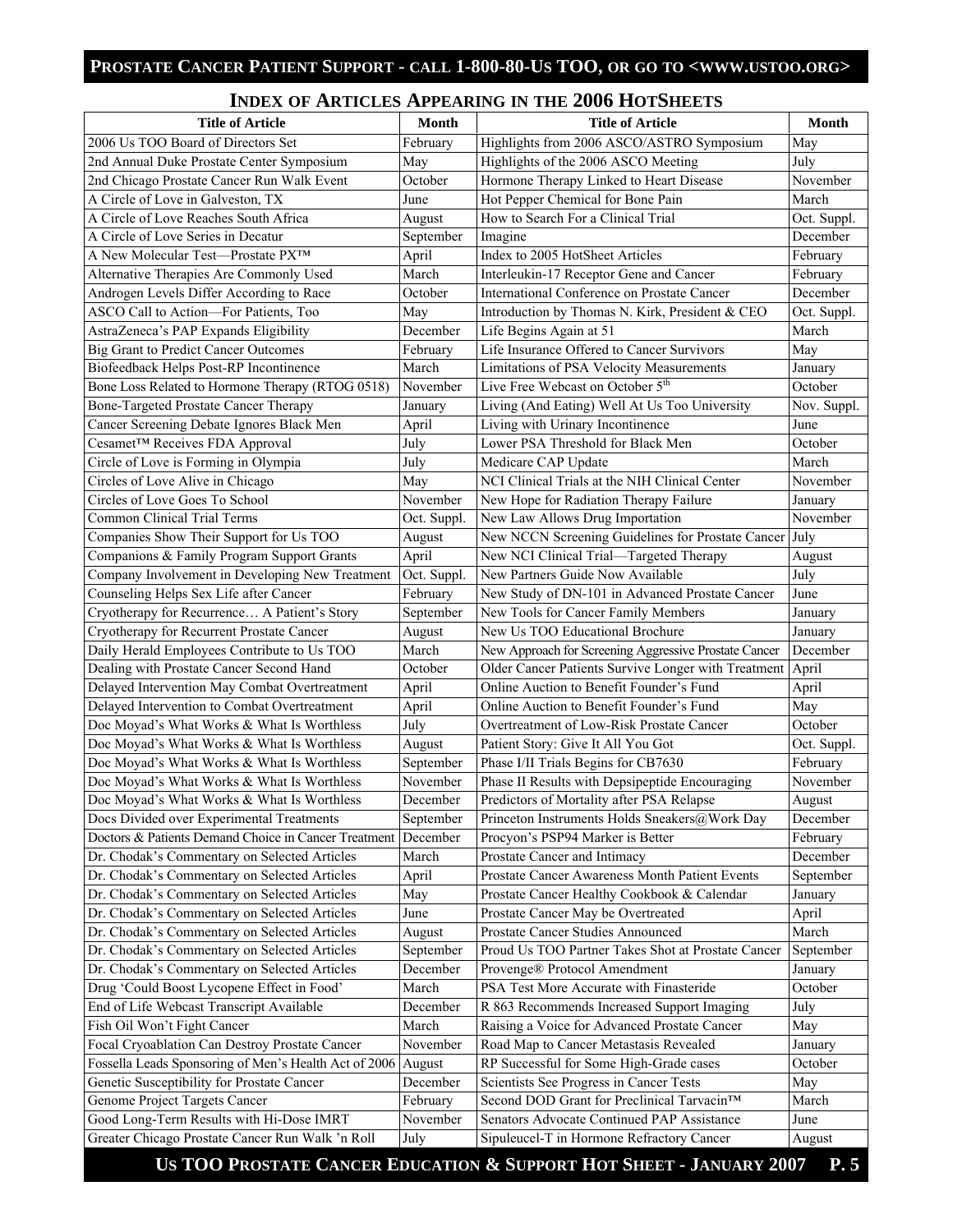#### **INDEX OF ARTICLES APPEARING IN THE 2006 HOTSHEETS (CONTINUED)**

| <b>Title of Article</b>                           | Month       | <b>Title of Article</b>                          | Month       |
|---------------------------------------------------|-------------|--------------------------------------------------|-------------|
| Sneakers at Work                                  | September   | Us TOO Is Growing, Moving and Changing           | Nov. Suppl. |
| Special Events Feature "Dr. Ruth"                 | February    | Us TOO Is Growing, Moving and Changing           | Nov. Suppl. |
| Spectrum Announces Results from Satraplatin Trial | November    | Us TOO Meets National Health Council Standards   | October     |
| Still Rolling: GVAX Immunotherapy                 | June        | Us TOO Participates in Federal Campaign          | October     |
| Study Finds Gene Associated with Prostate Cancer  | June        | Us TOO Publishes 2005 Annual Report              | November    |
| <b>Study Looking for Participants</b>             | May         | Us TOO Seeks Board Member Applications           | July        |
| Success in Chicago — A Team's Tale                | Nov. Suppl. | Us Too University 2006, Columbia, South Carolina | Nov. Suppl. |
| Tee Off for Prostate Cancer Awareness             | December    | Us TOO's Sneakers@Work Day                       | October     |
| The Unseen Patient                                | February    | VA Contacting Veterans Having Biopsies           | August      |
| Transcript of October 5th Teleconference          | December    | Vaccine Plus GM-CSF Does Not Improve Survival    | August      |
| Understanding Active Immunotherapy                | September   | Vitamin D Deficiency and Risk of Cancer          | February    |
| Update on Cancer Quality Alliance                 | August      | Vitamin D Status and Prostate Cancer             | May         |
| Us TOO at NASDAQ Opening Bell Ceremony            | October     | Why Bone Is Such an Attractive Target            | May         |
| Us TOO Attends ASCO Prostate Conference           | April       | Win the Fight-By Colonel Bob Lindsey             | April       |
| Us TOO Featured Resources — New Hats!             | March       | Xinlay™ Access Program Cancelled                 | January     |
| Us TOO International 4-Star Rating                | January     | Zap Cancer, Spare Healthy Tissue                 | September   |

# **MINORITY AWARENESS PROGRAM MOVING FORWARD**

*(Continued from page 3)* 

ers are taught to help educate individuals enough to make informed decisions regarding screening and treatment choices.

The Program has attracted wide community support and is able to conduct prostate cancer awareness by establishing partnerships with local organizations. The Comprehensive Cancer Control Programs in each state help identify the target populations and areas to work in. Us TOO and the CCC work closely together to assure no duplication of efforts or competition and join together as a team to hold training sessions to promote education and awareness that fit the guidelines of each states existing prostate cancer plan.

Since September 2006, which is the beginning of the program year, trainings have already taken place in Pennsylvania, Alabama, New Jersey, West Virginia and DC. Training sessions for 2007 are already made for Arizona, Virginia, South Carolina, Texas, Maryland, Louisiana, Mississippi and Washington State. The Northeastern states and Colorado are in the planning process for the rest of the program year which ends August 31, 2007.

Us TOO has received 100% of the funding for this program from a grant from the CDC, Cooperative Agreement number U58/CCU523072. The program is an integral part of CDC's National Strategies for the Prevention, Early Detection or Survivorship of Cancer in Underserved Populations initiative. To date, more than 118,000 men and/or their partners have received prostate cancer education and materials about informed decision making since the beginning of the five year program, which started in the fall of 2003.



*Us TOO Minority and Underserved Program Training Workshop graduates, held in Washington, DC at Emory United Methodist Church, Saturday, Nov. 11, 2006. Seated on right is Pilot Site Leader Rev. Renee Woodard-Few, to her left is Site Coordinator Patrina Williams, standing third from right in the rear is Dr. Joseph Daniels, Pastor of Emory United Methodist Church in DC, and standing far right is Us TOO Program Director Eugene Wheeler.* 

# **SNEAKERS@WORK**

*(Continued from page 1)* 

Us TOO's goal is to have 2,500 organizations across the country (or even internationally!) taking part in the inaugural year of this great opportunity for awareness and action.

"It doesn't have to be just large companies who do this," Reed states. "Small businesses and dental or physician practices are signing up. Our chapter support groups see this as a great way to involve the hospitals where they meet monthly. You can also enlist your local church, school, service club–Rotary, Elks, Kiwanis, fraternity, sorority – even informal social groups can join in."

The money raised from Sneakers@Work Day will go to Us TOO International and American Prostate Cancer Initiative (APCI) to support prostate cancer awareness, patient education, advocacy and research programs that might otherwise go unfunded.

Join the fun by registering your organization to hold a *Sneakers@Work Day* event today! Sign-up online at **<www.ustoo.org/sneakers@work>.** If you would like to find out how you can do more or if you have other general questions, please contact Dan Reed at (800) 80-Us-TOO (800-808- 7866) or via e-mail at dan $@$ ustoo.org.

*Sneakers@Work Day is a joint fundraising program of American Prostate Cancer Initiative and Us TOO International. Both are recognized by the IRS as 501(c)(3) public charities.*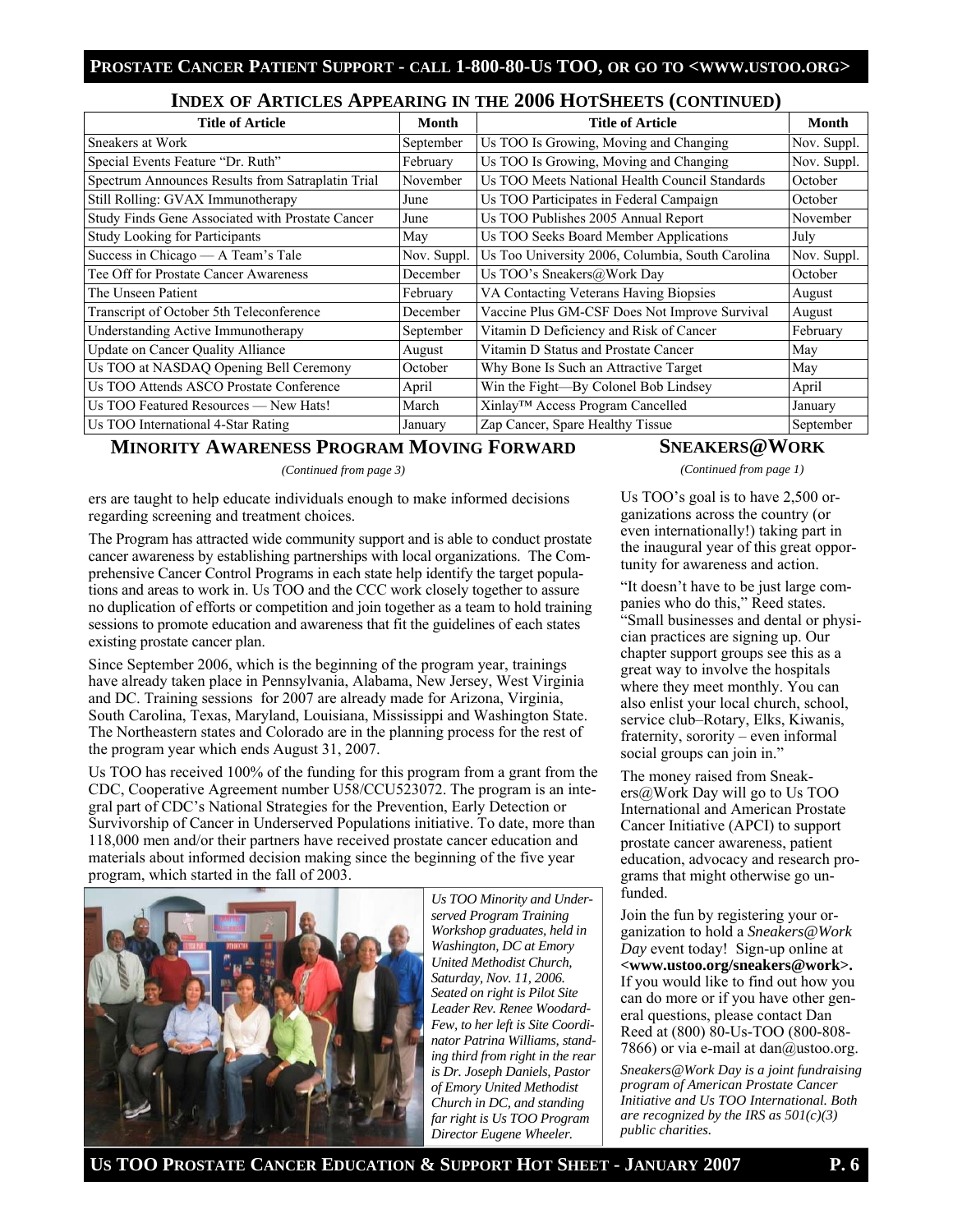

# **SON RUNS MARATHON IN FATHER'S HONOR**

Randall Porter (center) ran the Chicago Marathon on October 22, 2006 to honor his father, Stu Porter (left), a prostate cancer survivor, and raised donations of \$3,196.00 for Us TOO International's patient education, support and awareness programs. His mother, Myrna Porter (right), is also highly involved with prostate cancer fundraising and patient support services, and has been the Co-Chair of the Us TOO/Wellness Place Greater Chicago Prostate Cancer Run Walk 'n Roll for the last 2 years.





# **US TOO RECEIVES TOP 4-STAR CHARITY FISCAL MANAGEMENT RATING AGAIN**

On November 30, 2006, Us TOO International received notification that it has again received Charity Navigator's coveted highest rating for sound fiscal management. Us TOO received a rating of four out of a possible four stars for the second year in a row. Charity Navigator is an independent charity evaluator, and works to advance a more efficient and responsive philanthropic marketplace by evaluating the financial health of America's largest charities.

"We are happy to announce that Us TOO International has earned a 4-star rating for its ability to efficiently manage and grow its finances," states Trent Stamp, Executive Director of Charity Navigator.

"Only 12% of the charities we've rated have received at least two consecutive 4-star evaluations, indicating that Us TOO International outperforms most charities in America in its efforts to operate in the most fiscally responsible way possible," Stamp emphasizes. "This 'exceptional' rating from Charity Navigator differentiates Us TOO International from its peers and demonstrates to the public it is worthy of their trust."

You may view Us TOO's full rating report on the Charity Navigator website at <www.charitynavigator.org>.

*All proceeds from donations and items sold benefit Us TOO's FREE programs, support services and educational materials for prostate cancer patients and their families* 

 **US TOO PROSTATE CANCER EDUCATION & SUPPORT HOT SHEET - JANUARY 2007 P. 7**